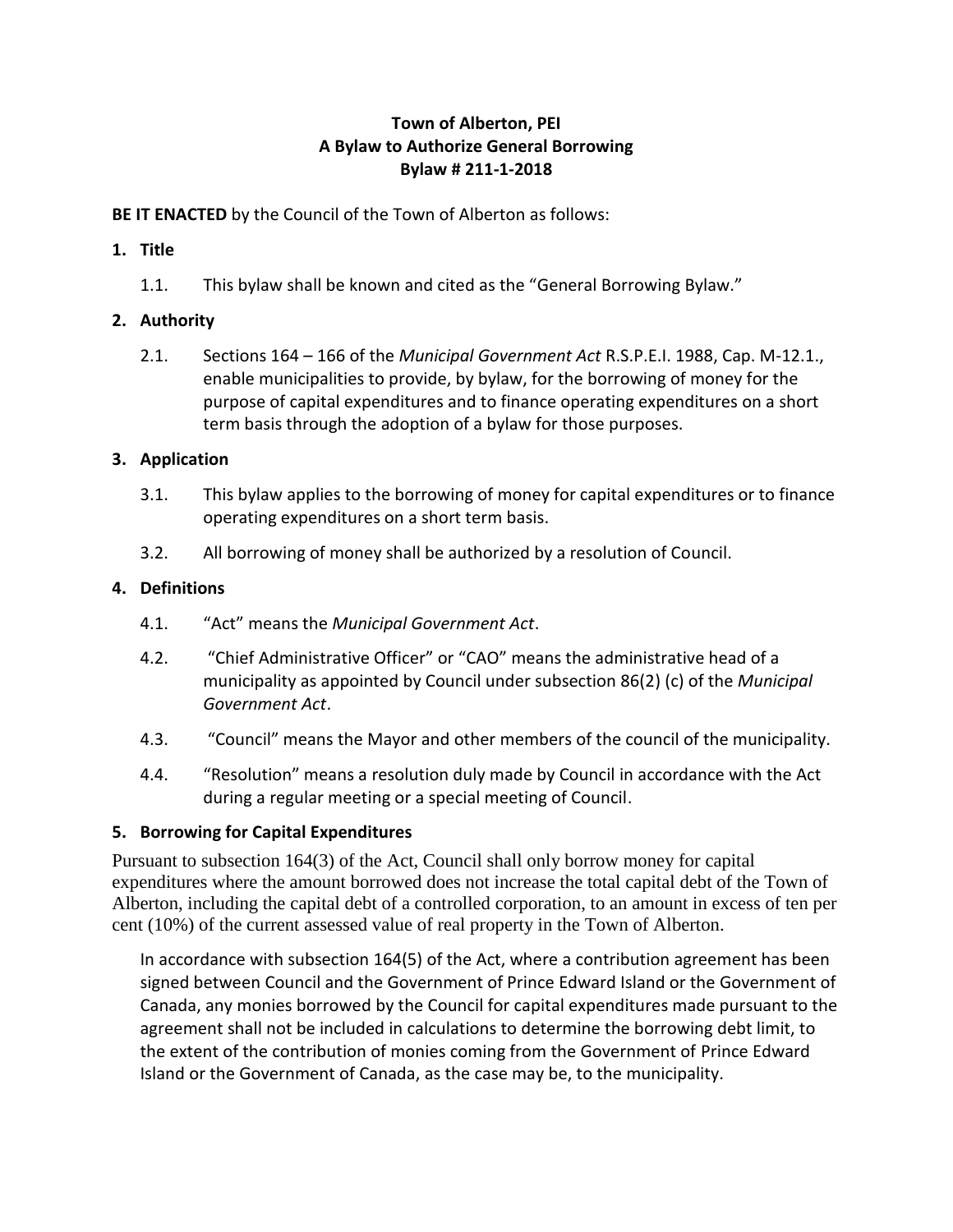5.2 Pursuant to subsection 165(1) of the Act, Council shall use money borrowed for a capital expenditure only for the purpose that is stated in the resolution authorizing the borrowing of money for that capital project.

5.1. Despite subsection 5.2 of this bylaw, upon completion of the capital project for which money was borrowed, Council may, by resolution, authorize that the unexpended balance of money for that capital project be used for another municipal purpose, in accordance with subsection 165(2) of the Act.

#### **6. Short Term Borrowing**

- 6.1. Pursuant to subsection 166(1) of the Act, Council may, from time to time and on a short term basis, borrow money for the purpose of financing operating expenditures.
- 6.2. Pursuant to subsection 166(2) of the Act, Council shall only borrow money, in the short term, to finance operating expenditures where the amount borrowed does not exceed 50 per cent (50%) of the total estimated revenues of the municipality as set out in the adopted operating budget contained in the financial plan for that fiscal year.

#### **7. Resolution Required for the Purpose of Borrowing**

- 7.1. Council is hereby authorized, by way of resolution, to borrow money as may reasonably be required from time to time for the following:
	- (a) capital expenditures; and
	- (b) short term borrowing.

#### **8. Contents of Borrowing Resolution**

- 8.1. A resolution made pursuant to this bylaw shall, in accordance with section 168 of the Act, include at a minimum:
	- (a) the amount proposed to be borrowed;
	- (b) a statement that the amount borrowed will not cause the municipality to exceed its debt limit;
	- (c) the purpose for which the expenditure is to be made;
	- (d) the proposed term or terms and amortization of the loan;
	- (e) the estimated rate of interest and commissions or other costs payable on the loan;
	- (f) the method of repayment; and
	- (g) the security, if any, to be given by the municipality for the repayment of the loan.
	- (h) the revenue sources to be used to repay the capital and interest owing for the amount to be borrowed; (i)